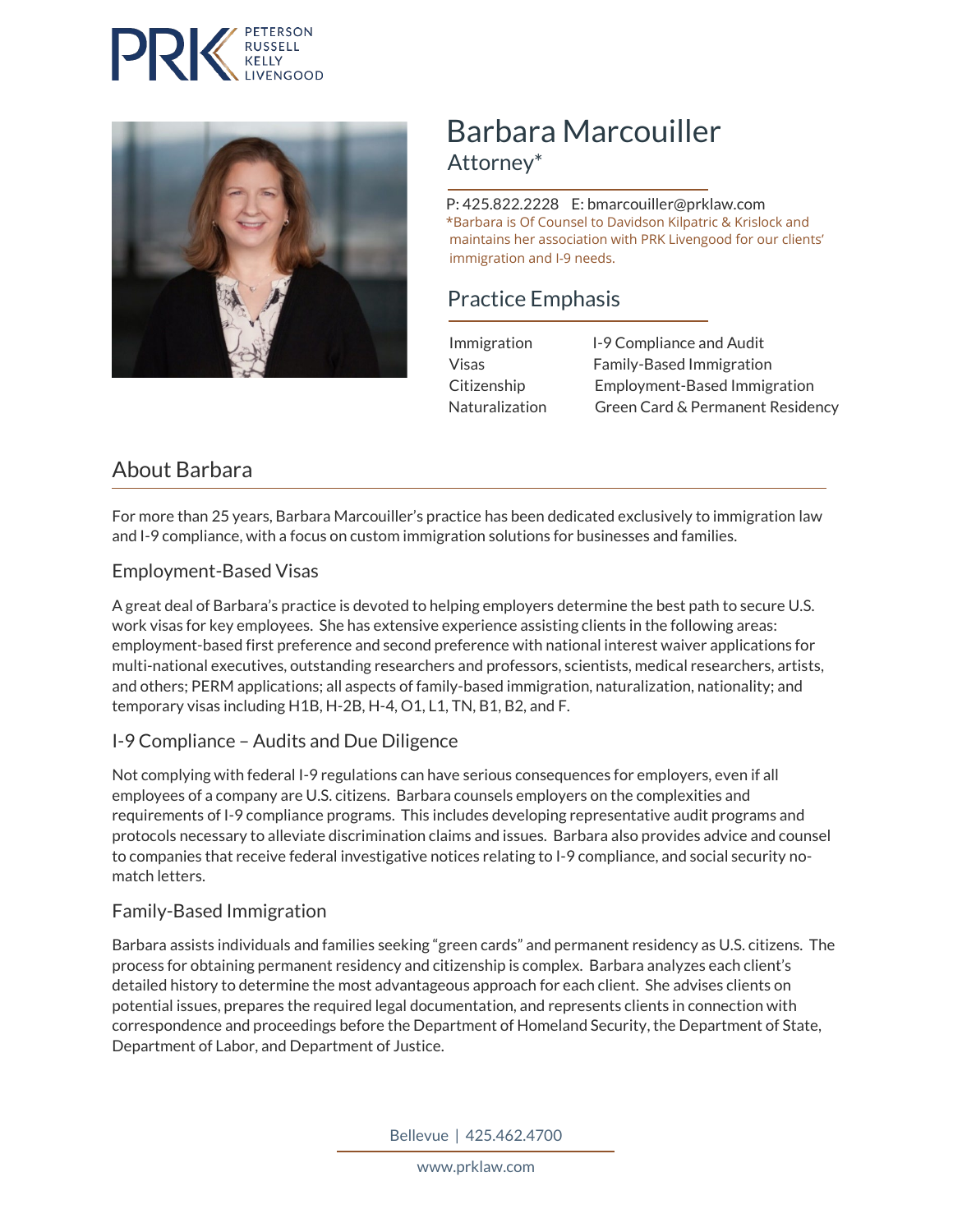### Education & Admissions

- J.D., Loyola University of Chicago  $\geq$
- M.A., University of Texas at Austin
- B.A., St. Mary's College at Notre Dame  $\geq$

### Bar Admissions

- $\geq$ U.S. Supreme Court
- U.S. Court of Appeals for the Ninth Circuit
- $\geq$ U.S. District Court for the Northern District of Illinois
- U.S. District Court for the Western District of Washington
- > Illinois (voluntarily inactive due to presence in Washington)
- Washington

# Professional & Civic Involvement

- American Immigration Lawyers Association (AILA)
- $\geq$  She has held a number of leadership positions on behalf of the Washington State chapter of that organization including chapter officer, and liaison with the USCIS and the U.S. consulate in Vancouver, BC on behalf of the attorneys, as well as co-chairing of the Consumer Protection and Lawyer Professional Responsibility committee.
- East King County Bar Association volunteer at the immigration legal clinics
- ×. St. James Immigrant Assistance
- French American Chamber of Commerce ×.
- Barbara is a frequent speaker at professional ×. seminars including on the national level, and has been recognized for her achievement by the Washington State Chapter of AILA for "service to our organization, our profession and our community" and by The Legal Clinics of the King County Bar Association

Bellevue | 425.462.4700